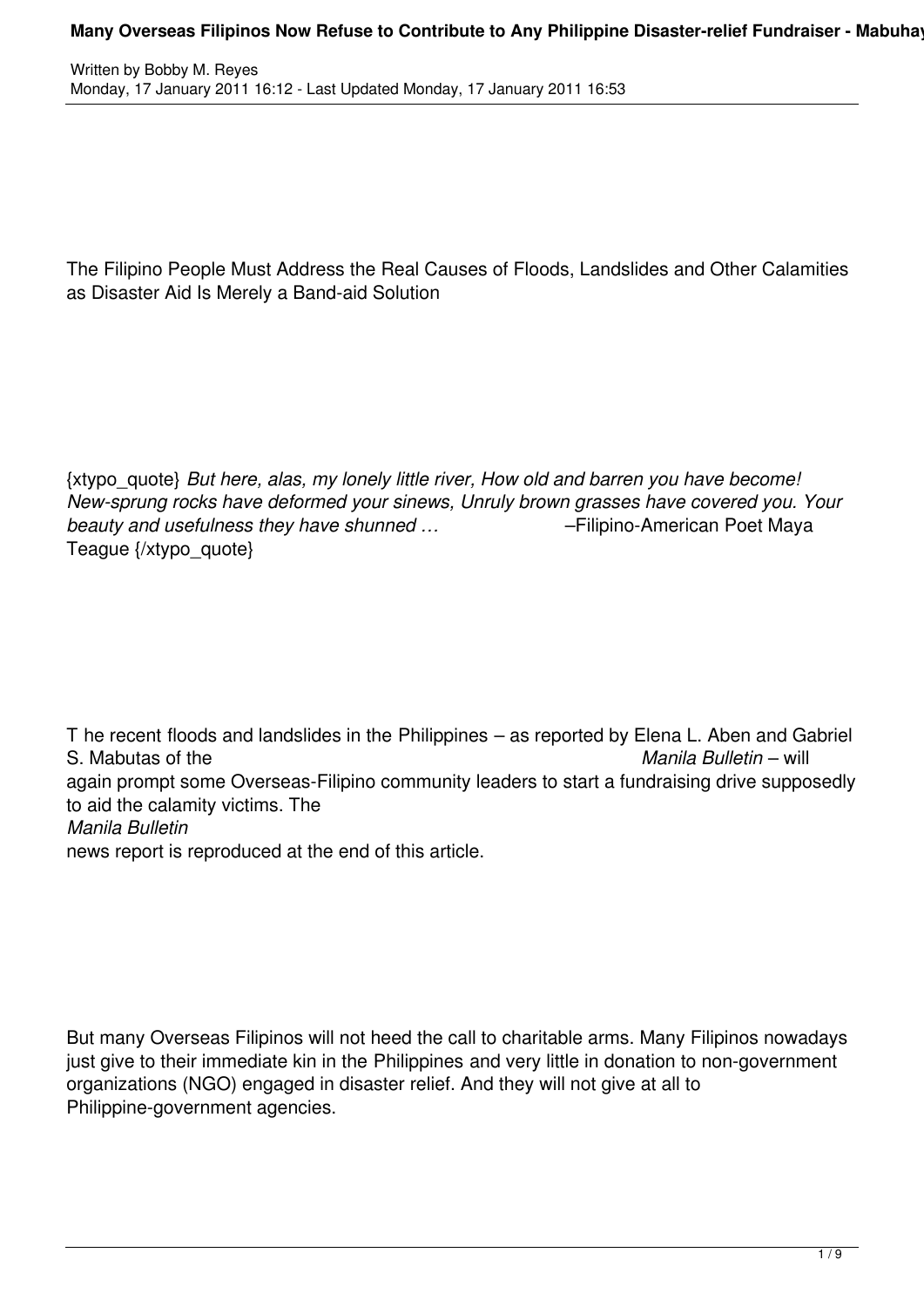In the first place, many Overseas Filipinos have been saying that the primary cause of landslides and floods is the destruction of the country's forests and watershed areas by illegal logging. Since very few land parcels have been distributed to them through land reform, some farmers contribute further to the destruction of the environment by engaging in slash-and-burn ( *kaingin*

system) agricultural practices.

Thus, Filipino-American poet Maya Teague of Ventura County in Southern California wrote about a typical river in the **Philippines** in her poem, " RIVULET (A Poem by Maya Teague) ."

Ms. Maya and I share the knowledge with many pundits that rivers in the Philippines become mere brooks or "silent springs" during the dry season. When the rains come, the torrents of water cascading from bald mountaintops turn the rivulets into angry rivers that flood lowlands and cause lots of damages to farms and residential areas, if not death and injuries. Tropical typhoons just magnify the natural calamities that occur annually in the Philippine homeland. And this tragic "comedia" repeats itself nearly every year. The people and their leaders never learn from history.

This writer described the wanton obliteration of forests and even the destruction of watershed areas in Sorsogon Province in this article,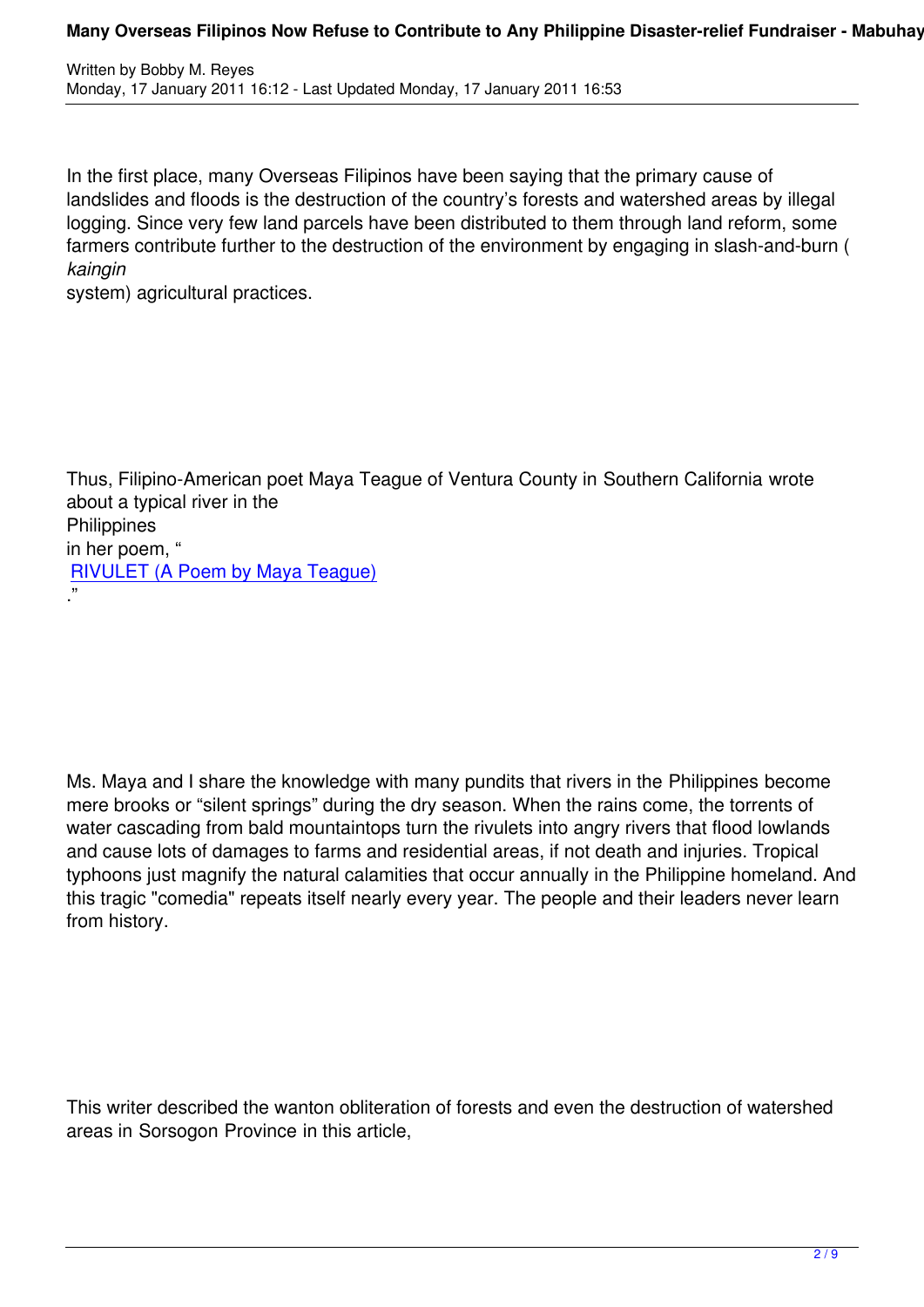Written by Bobby M. Reyes Monday, 17 January 2011 16:12 - Last Updated Monday, 17 January 2011 16:53

The Filipino "Silent Springs" (With Apologies to Rachel Carson)

Charo Nabong-Cabardo wrote about the same rape of the environment in Plundering the Forests of Samar Island and the Philippines

I wrote further about the sad state of Sorsogon's environment in,

.

Illegal Logging Causes Landslides and Lahar Flow in Bulusan Volcano.

The Filipino People Can Blame Themselves and their Politicians

As many Overseas-Filipino writers have said,

Perhaps Filipino Voters Deserve their Cruel, If Not Merciless, Fate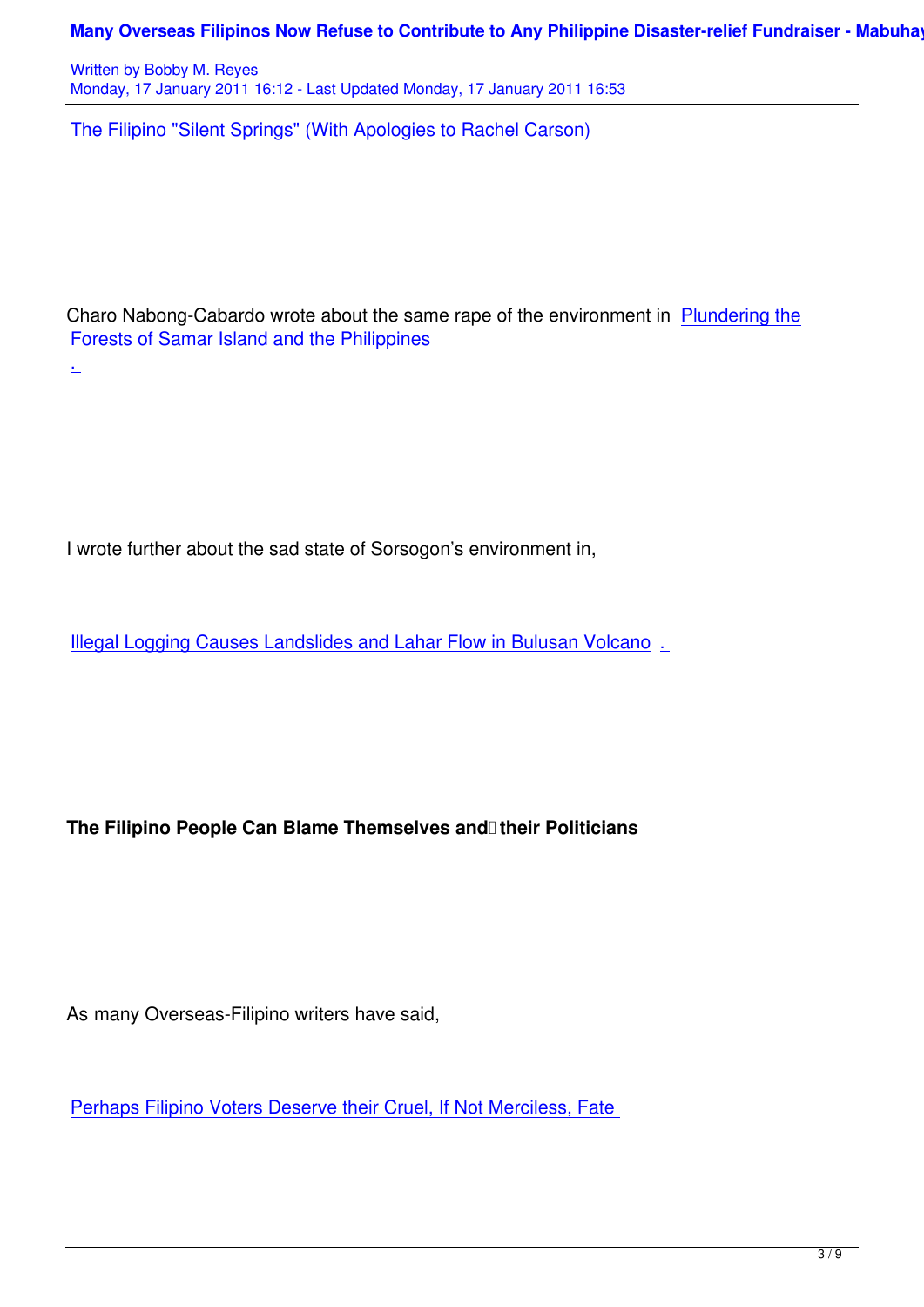As run in the "Unsolicited Advice" column, this writer said:

How Some Overseas-Filipino Organizations Are "Reinventing" Disaster Relief and

Ka Hector Santos, the cofounder of the Philippine History Group of Los Angeles, wrote this piece of practical advice:

Reinventing Overseas-Filipino Donations for Philippine-Disaster Victims

Washington, DC-based writer Ado Paglinawan wrote about the "blame game" in so far as who was to be blamed for the "Ondoy" tragedy in this article,

A People Caught in Its Own Dung (Part II)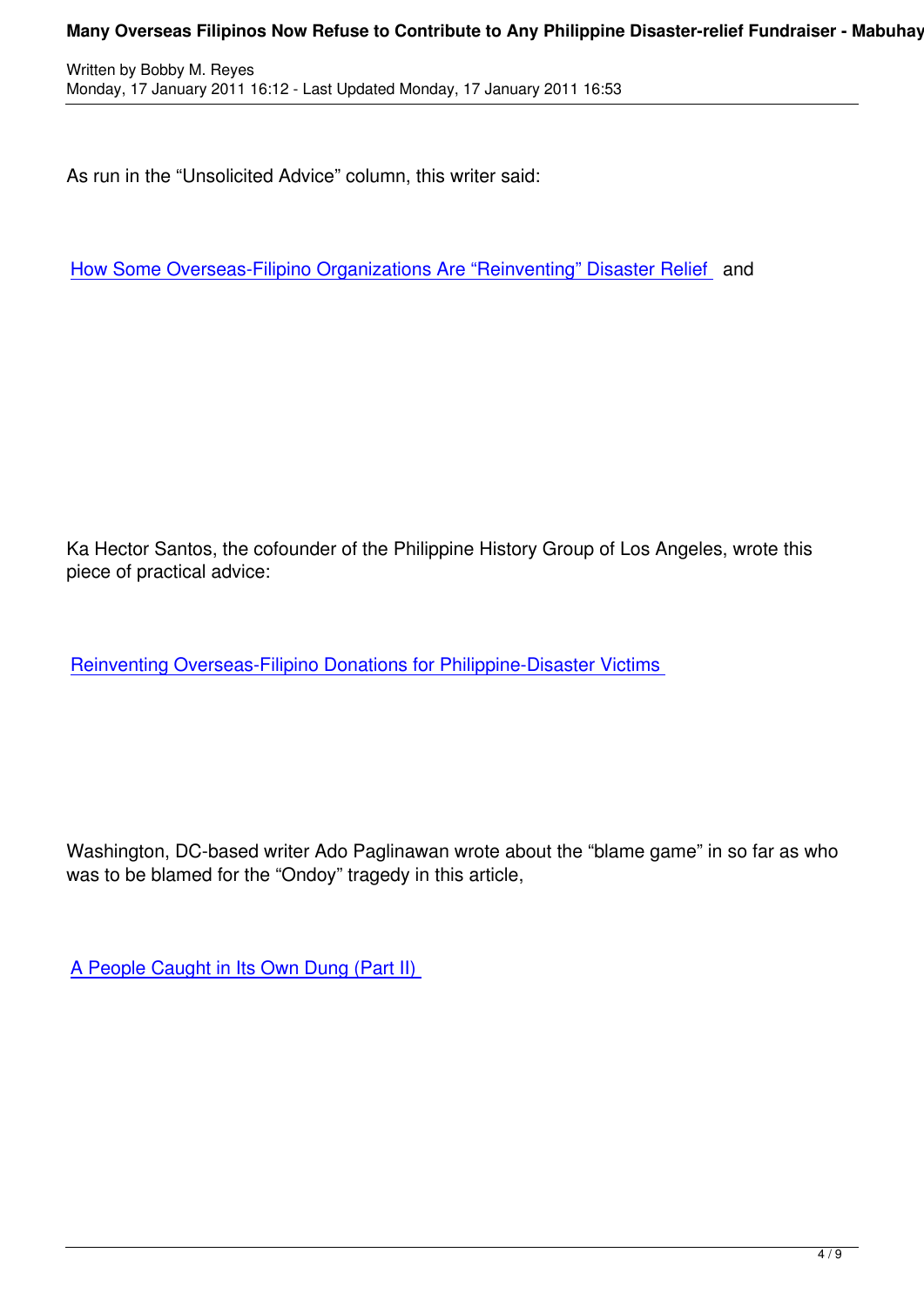O ne does not have to be a rocket scientist to know as to whom to blame for the casualties during calamities. Here is my take:

The "Bahay Kubo" Mentality and Government Neglect, If Not Stupidity and Cluelessness, Are to Blame for Storm-caused Deaths and Destruction

And more . . . Tropical Storm Ketsana Is a Wake-up Call for Filipino Political Leaders and Voters to Deal with Global Warming

Even then-Senator Nene Pimentel wrote that PGMA Asked to Report How She Spent Multibillion Pesos in Calamity and Social Funds

Mr. Paglinawan went further and said, "Metro Manila Chairman Killed Flood-warning System ."

Our group of writers did not only write news reports but also suggestions on how to prepare the country for disasters and calamities. We sent proposals as described in these articles: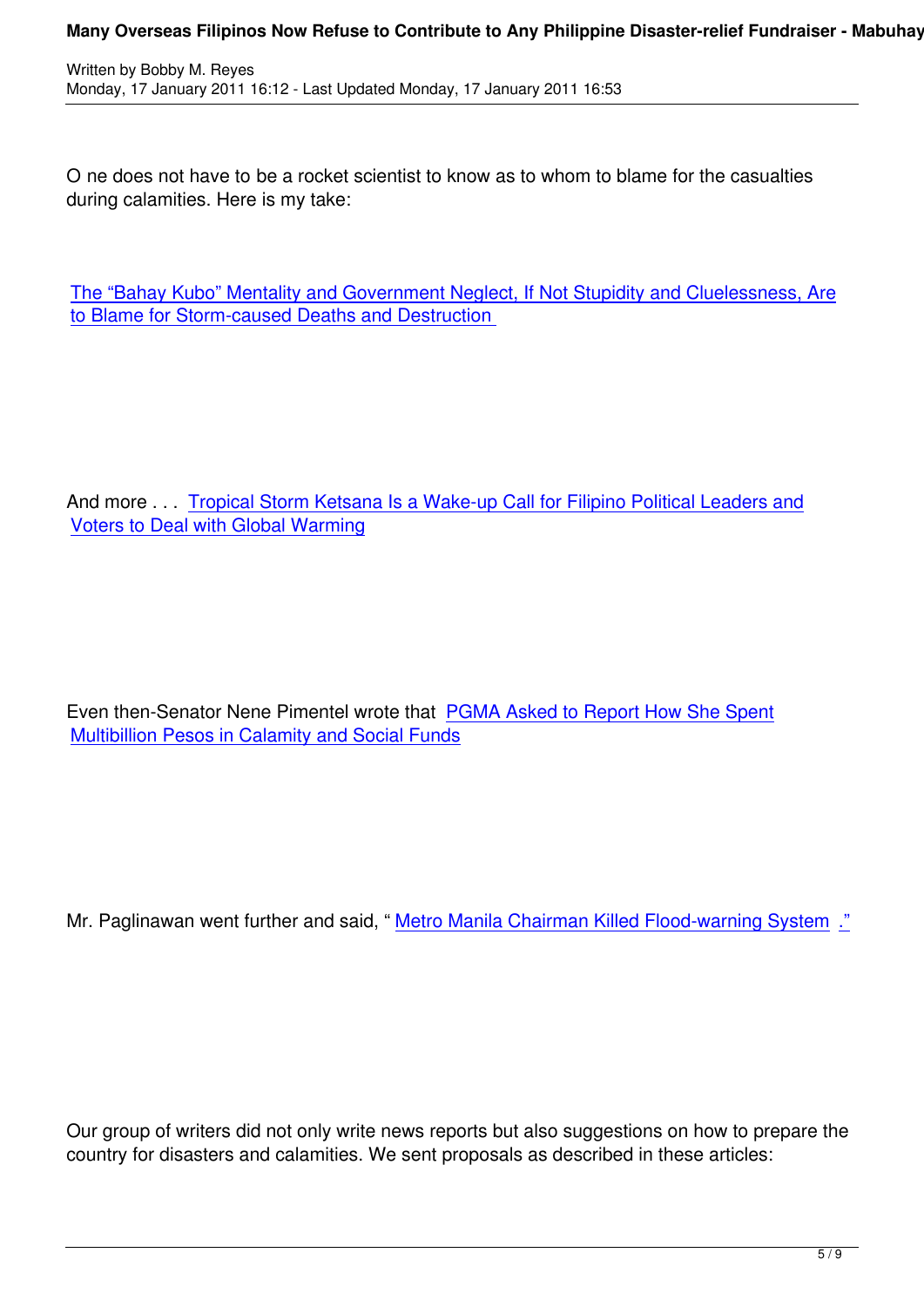Gloria Arroyo Misses a Golden Opportunity to Create a World-class Legacy of Leadership in Disaster Relief by Operating Hospital Ships

OFWs Won't Object If LEOs Will Arrest GMA and Her Minions for Criminal Misconduct Before, During and After the Disasters

We even turned to the Bible and said: " Can We Attribute the Homeland's Desolation, Destitution, Chaos, Filth, Stench, Etc., Etc., to the Filipinos' Lack of Spirituality? "<br>—

We offered to organize year-round efforts to help calamity victims by doing this advocacy: Foo d for Thought: Putting Meaning to Manny Villar's Orange Campaign Color . But then nobody listened to us and even acknowledged our proposal.

And we fear that the Philippines faces a bigger and deadlier disaster. So, we re-published this warning, warning, warning, RP Government Must Be Warned Again of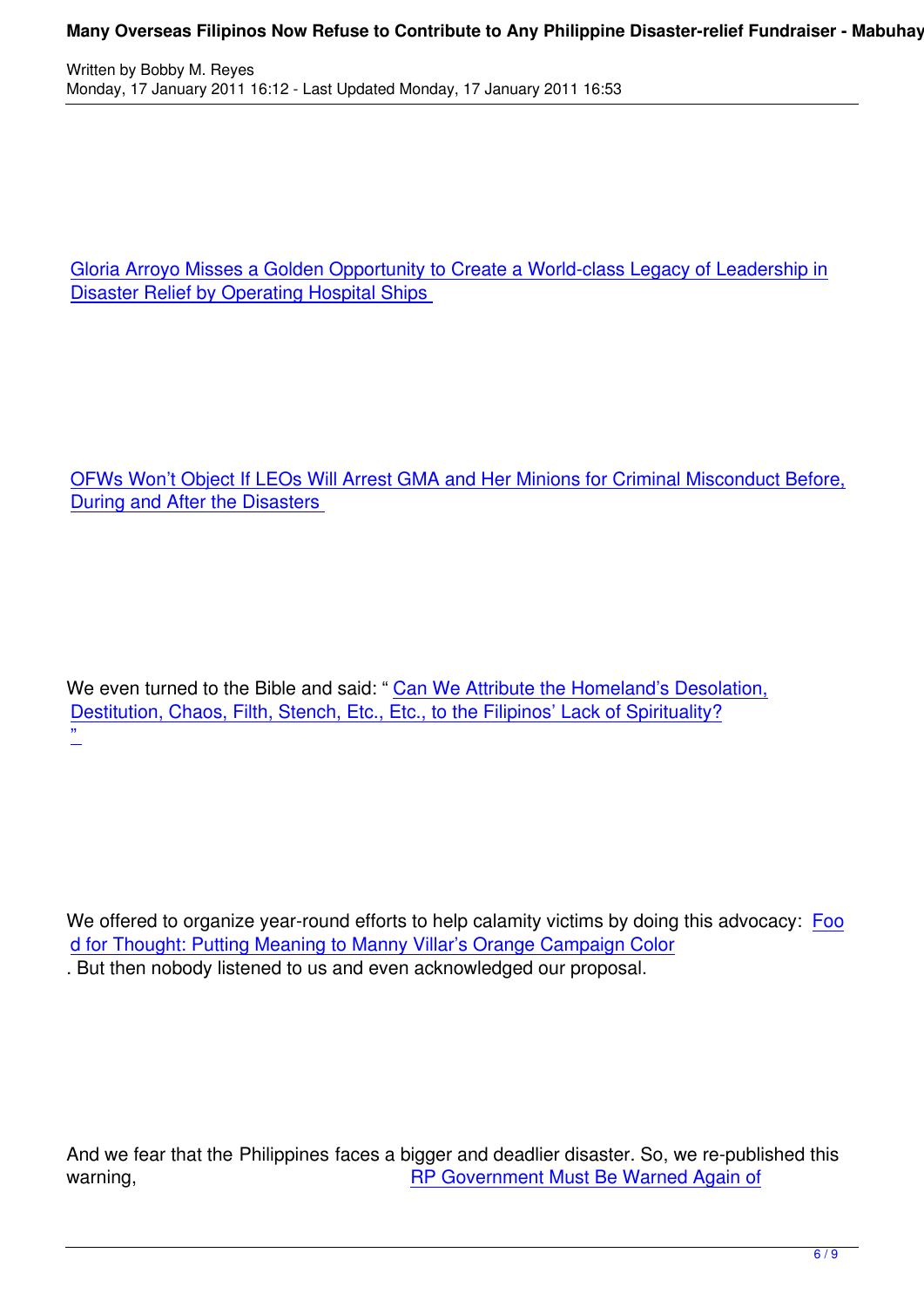Written by Bobby M. Reyes Monday, 17 January 2011 16:12 - Last Updated Monday, 17 January 2011 16:53

Impending Catastrophic Earthquakes that Will Surely Hit the Philippines , and still nobody among the Filipino decision-and/or-policy makers listens.

H ere is the *Manila Bulletin* article:

## **1.4 million displaced by floods, slides**

DoST prepares to install landslide early-warning devices

By Elena L. Aben And Gabriel S. Mabutas

*Manila Bulletin*

January 15, 2011, 8:49pm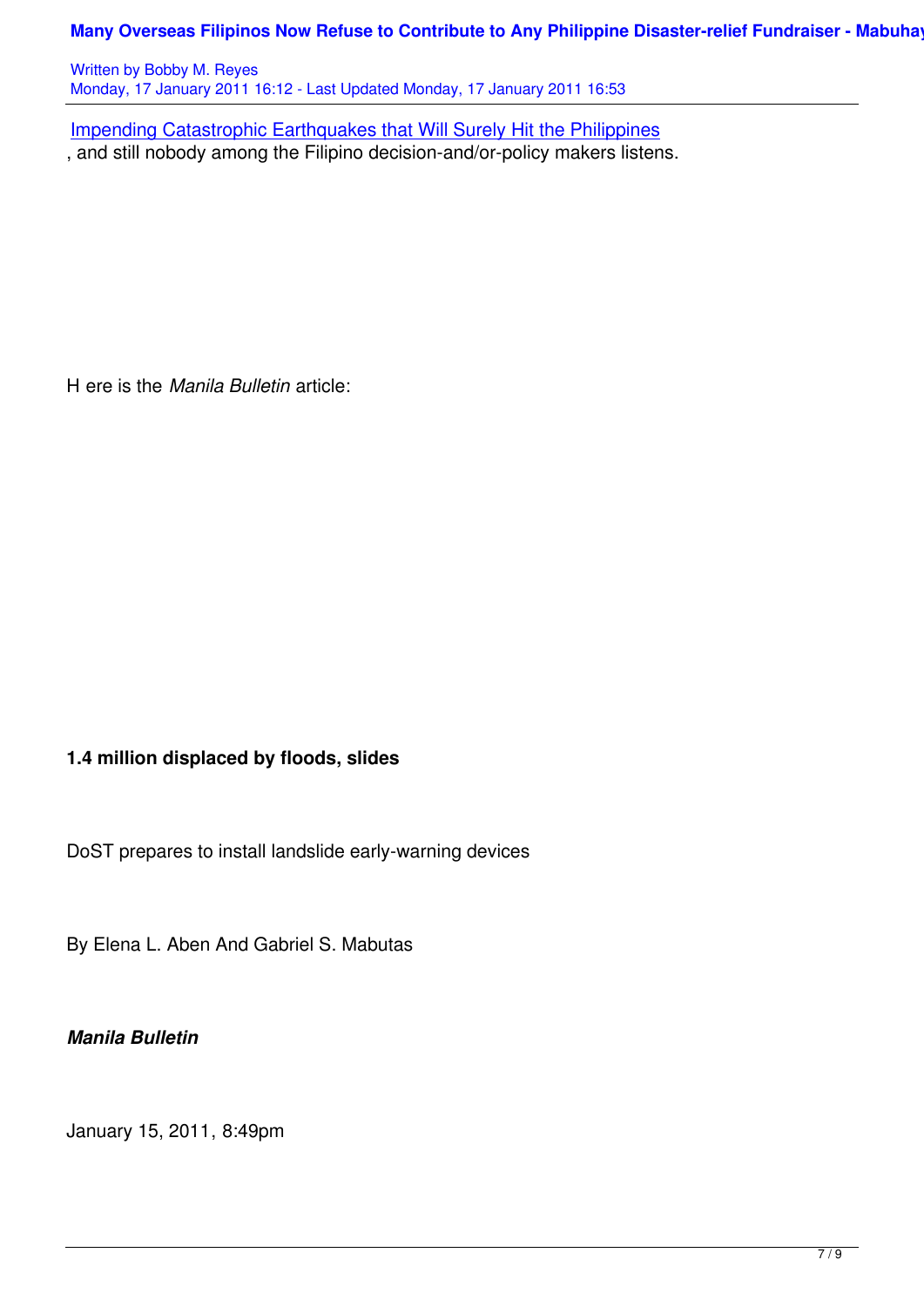M ANILA, Philippines — Massive flooding and a series of landslides caused by continuous heavy rains in Southern Luzon, the Visayas, and Mindanao have displaced close to 1.4 million people and killed at least 47, while damage to infrastructure and agriculture has reached P1.5 billion, disaster officials reported on Saturday.

Based on the latest National Disaster Risk Reduction and Management Council (NDRRMC) bulletin, 268,079 families or 1,388,830 people in 25 provinces in Regions 4-B, 5, 6, 7, 8, 10, 11,12, Caraga, and the Autonomous Region in Muslim Mindanao (ARMM) are now adversely affected by the continuous rains that started last Dec. 29.

Among the 10 affected regions, Caraga (Northeast Mindanao) had the biggest number of displaced persons with 112,096 families or 601,804 people, followed by Region VIII with 66,437 families or 338,469 people. Region 5, the Bicol area, is third with 43,868 families or 223,548 people.

As this developed, Department of Science and Technology (DoST) Secretary Mario Montejo and Undersecretary Graciano Yumul, officer-in-charge of the Philippine Atmospheric Geophysical and Astronomical Services Administration (PAGASA) led a team of experts in inspecting and determining where to install the country's first ever landslide warning device.

"We are actually inspecting areas in the province that are most susceptible to landslide, to determine where to install our landslide early warning device," Montejo told Manila Bulletin during the DoST inspection.

He said they are prioritizing the installation of the devices nationwide to keep the country from becoming another Brazil where at least 550 persons were killed in a mudslide.

As of 6 a.m. Saturday, the NDRRMC also said the number of deaths due to the floods and landslides has increased to 47, with more fatalities reported in the Bicol region and the Visayas identified as Ricky Villar, 28, of Barangay Payo, Panganiban, Catanduanes; Armando Mallete, 51, of Barangay Amomonting, Castilla, Sorsogon (drowning); Chen Te Hao, 37, Sitio Benguet, Himagtocon, Camarines Sur (landslide); Amelyn Logronio, 9, of Purok Isla, Barangay Villamonte, Bacolod City, Negros Occidental (drowning); and Jose Anonas, 37, of Barangay San Jose, EB Magalona, Negros Occidental.

Four persons remained missing, identified as Ronnie Jupson, 19, of Bunawan, Agusan del Sur; Bartolome Rabonque, 57, of Esperanza, Agusan del Sur; and fishermen Patricio Peregrino and Joseph Soledad of Panganiban, Catanduanes.

Of the total number of adversely affected population, 3,733 families or 18,099 people are still in 80 evacuation centers.

The NDRRMC report signed by its executive director, Benito Ramos, estimated damage to agriculture, infrastructure, and private properties at P1,552,005,494, broken down as follows: